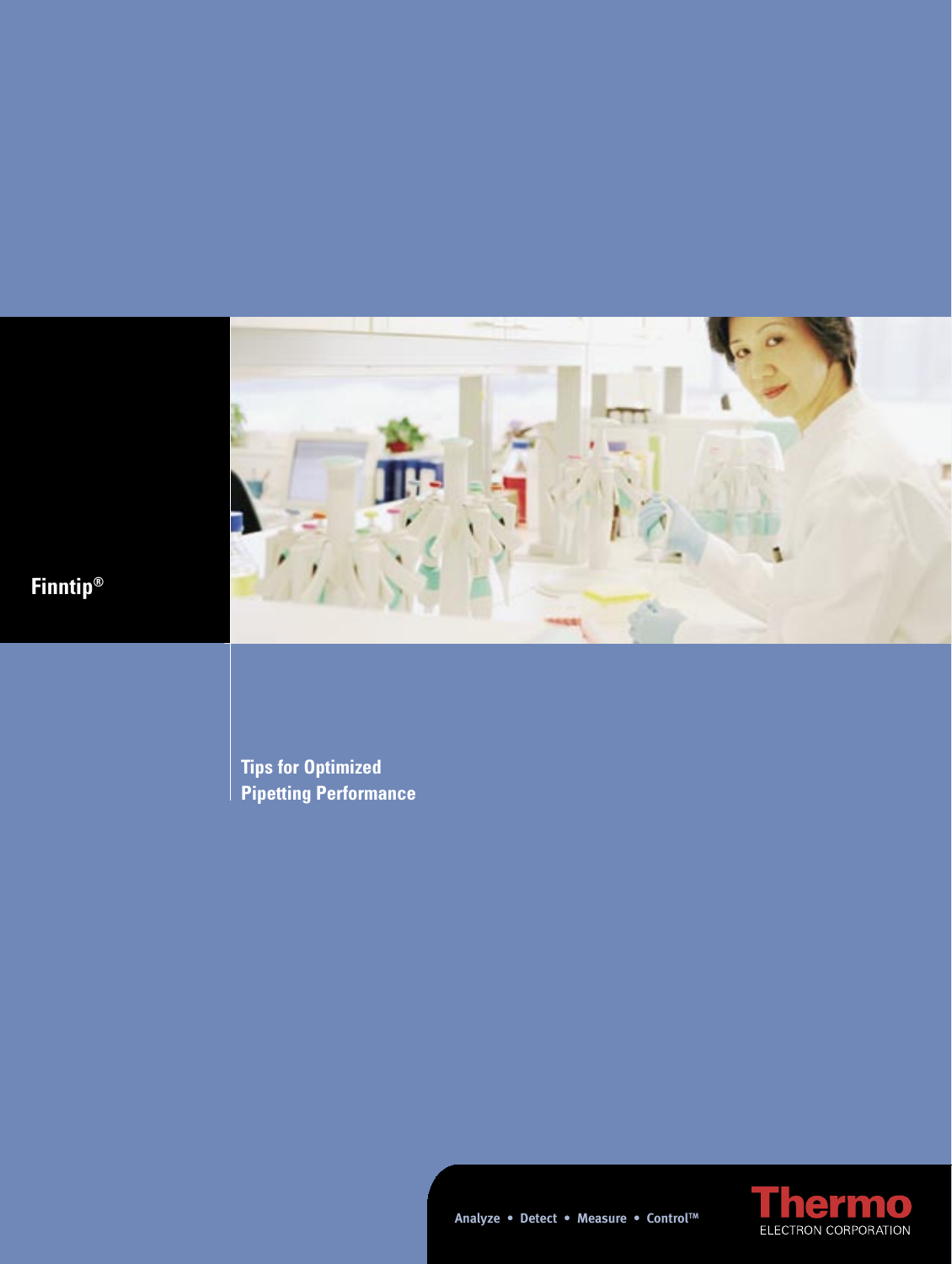# **Finntip® Pipette Tips**

High-quality Finntip pipette tips from Thermo Electron have always been an essential part of our worldleading family of Finnpipettes. And now Finntips include our latest innovation known as the Finntip Flex system, designed to be a highperformance, space-saving solution for quality conscious laboratories.

Our Finntip selection has been extended over the years to cover a full range of basic and special tips, including wide orifice tips, positive displacement tips, stepper tips, and other special modules.

Each tip is described in detail on the following pages to help you choose the right tip for your particular application.

# **Tip-top quality**

Thermo's Finntips are manufactured using high quality raw materials and the latest molding techniques. They are designed from start using our extensive knowledge of liquid handling. Modern automated production facilities and decades of expertise allow us to produce uniformly smooth, hydrophobic surfaces on

the inside and outside of our tips. This prevents liquid retention and ensures the most accurate, precise pipetting.

For applications demanding the highest levels of purity, we offer sterile, irradiated tips and sterile tips free from endotoxins, RNase and DNase. We also have considered the different needs of a variety of applications. For example, Finntip Wide Tips are designed specifically to avoid mechanical shearing of cell suspensions and macromolecules.

#### **Why are Finntips better than the rest?**

| Feature                           | Finntip                                                                                                                      | Lower quality tips                                                                                       |
|-----------------------------------|------------------------------------------------------------------------------------------------------------------------------|----------------------------------------------------------------------------------------------------------|
| Accuracy                          | Unique sealing end quarantees optimum accuracy and precision<br>with Finnpipettes and most other common pipette brands       | Leakage results in poor accuracy.                                                                        |
| <b>Materials</b>                  | Virgin polypropylene is clean without any bubbles or<br>other defects. Fully autoclavable.                                   | Lower quality materials can cause quality problems.                                                      |
| Advanced<br>molding<br>techniques | No flash around the tip end – for improved accuracy.<br>Hydrophobic surface.<br>Automated production ensures optimum purity. | Poor quality molds result in flash – and lower accuracy.<br>Low level of automation leads to impurities. |
| Product<br>range                  | One of the widest product ranges available.                                                                                  | Limited product selection available.                                                                     |

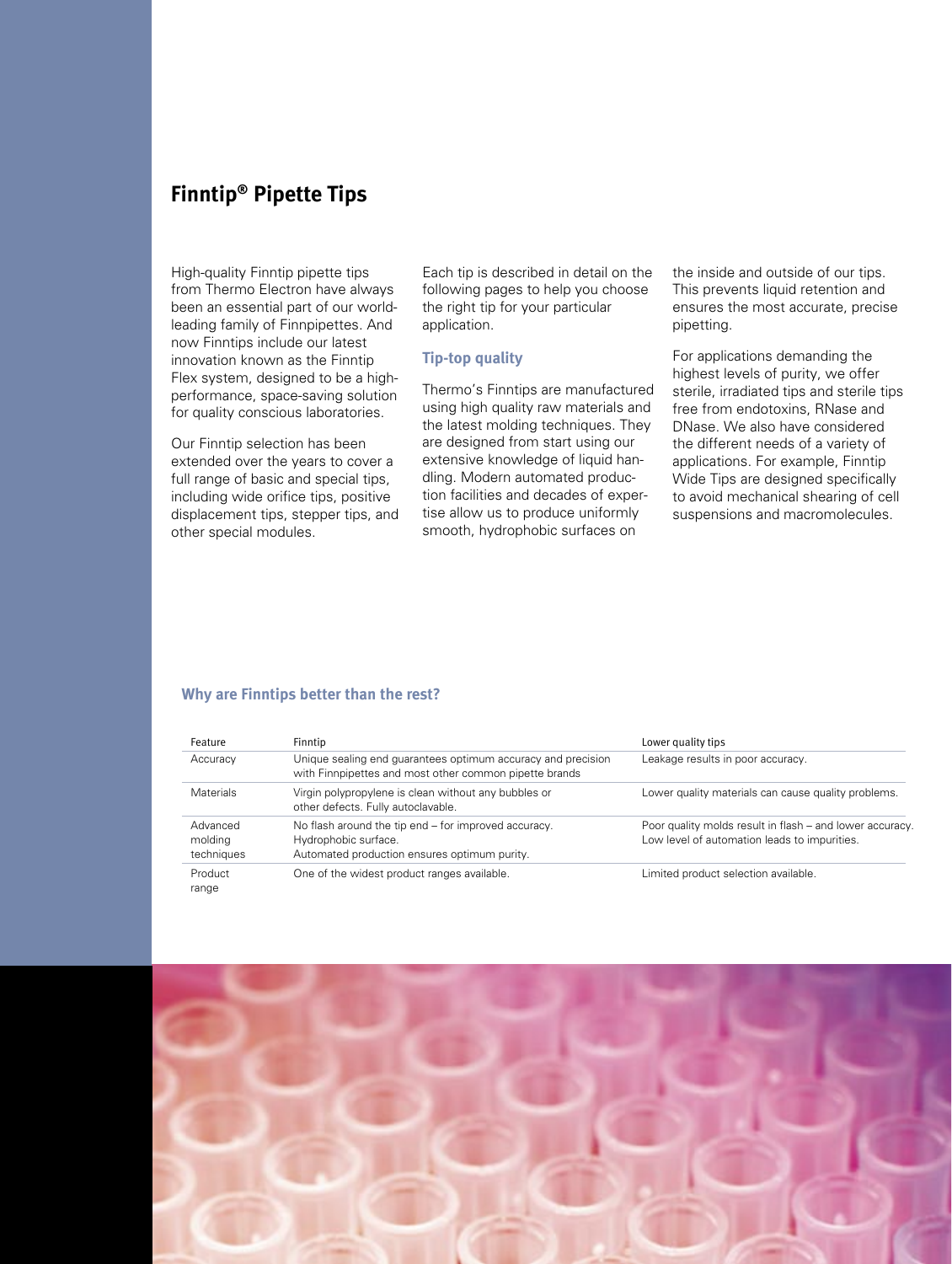

# **Finntip® Flex 300 – A new peak in tip technology**

# **Flexible in every way Slip-free rack**

Thermo's new Finntip Flex 300 system is the latest breakthrough in pipette tip technology that offers flexible, soft and sophisticated highend tips for discerning users.

Finntip Flex 300 consists of a new-generation tip, an easy-to-use operation rack and space-saving refill kit. All elements in the system have been designed to fulfill the most demanding requirements for ergonomics and flexibility in pipetting tasks for today's fast-paced laboratories.

# **Tips reduce RSI risk**

With its special softer plastic material, the new Finntip Flex tip is designed to enhance pipetting ergonomics. This soft tip reduces the amount of force needed to attach and eject tips, significantly lowering the risk of RSI. It also ensures a better seal with the pipette module, ensuring higher accuracy and precision.

Currently, the clear Finntip Flex tips are available in a volume range of 300 µl and come as standard racked tips or sterile.

The all-new non-slip operating rack has been designed as a result of direct feedback from laboratory personnel around the world. The see-through cover is easy to open with one hand, leaving the other hand free to perform other tasks. Thanks to the new sturdy base and slip-proof feet, the rack stays put, allowing you to easily yet firmly attach the tip. The rack's attractive new design is fresh and compact – a welcome addition to any lab.

#### **Save space on refills**

Refilling the operating rack has never been so easy. The refill system allows fast tip matrix plate attachment with just one click.

The innovative refill system design now helps you save on space. Ten refill plates are stacked in a compact way to reduce material use, eliminate waste and keep the plates free from dust.



When selecting a tip

- Choose high quality tip to avoid leakage and retention
- Choose a tip with perfect surfaces
- Choose a tip with flush orifices and reliable seals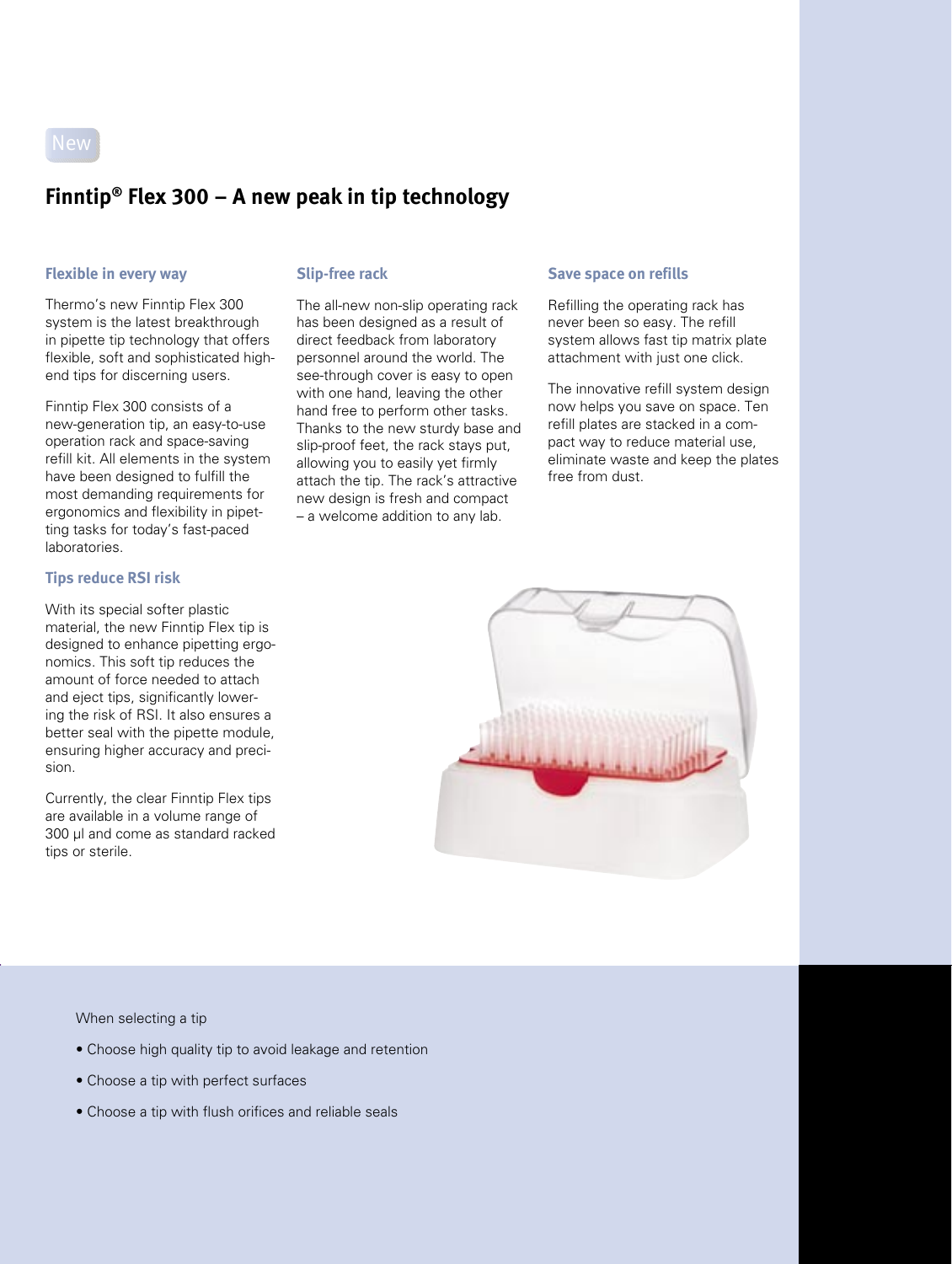# **Different types of Finntips**

Thermo offers a full range of tips for different applications. The general structure of the tip depends on the type of pipette for which the tip will be used.





Tip for positive displacement pipettes.

Positive displacement type tip for<br>repeater pipettes.



Finntip 10

### **Finntips optimize pipette performance**

Finntips have been designed for optimal pipetting performance. Each Finntip detail is taken into consideration to ensure high-quality results.



Finntip 20



Finntip 250

- Wide range of tips
- Enhanced pipetting

performance

Application areas of Finntips:

- Aqueous solutions
- Enzyme samples
- Viscous solutions
- Chemical analyses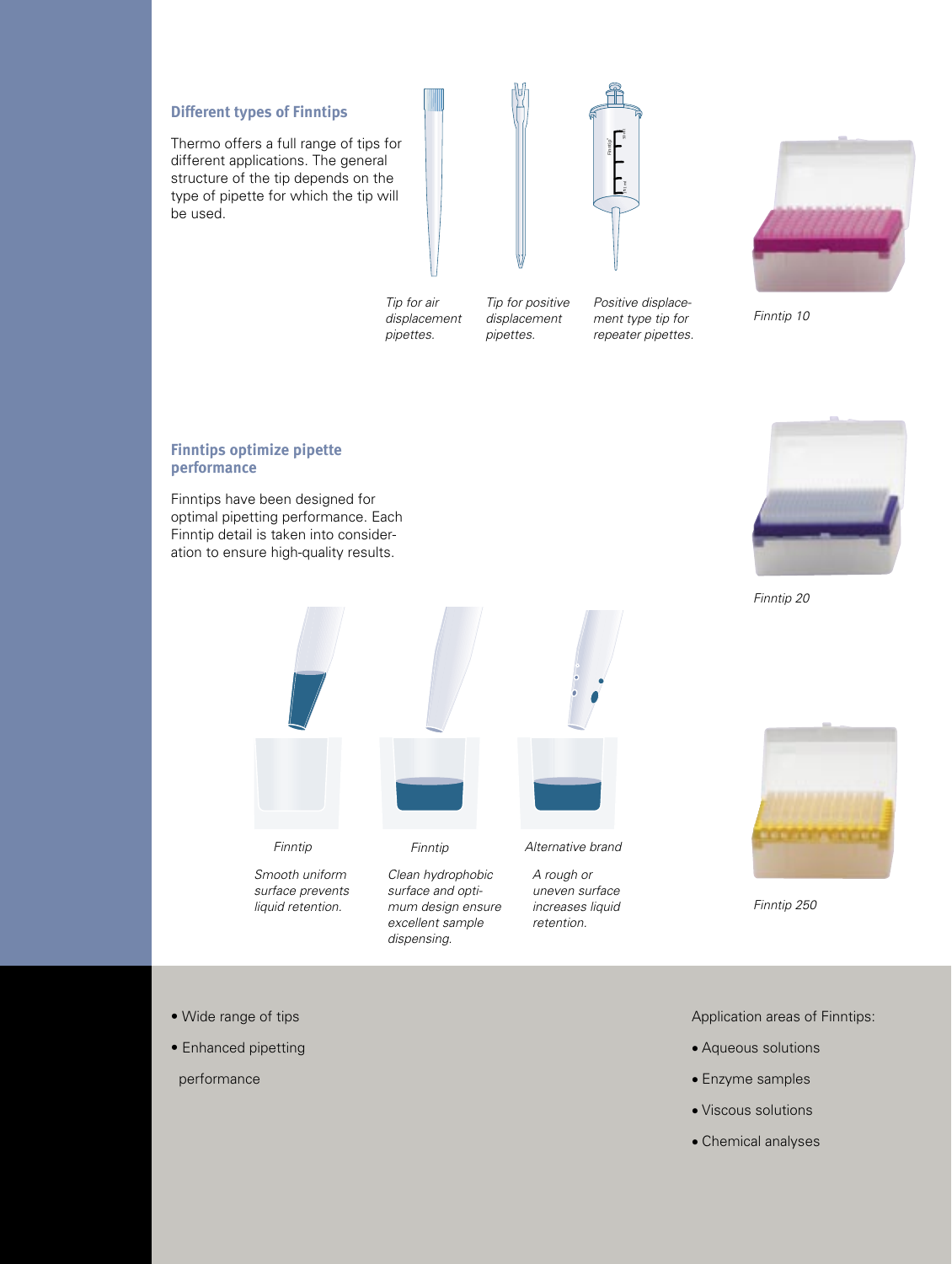### **Finntip 10 – 0.2-10 µl**

This tip is specially designed for pipetting micro-sized drops. It is ideal for use with micro-volume Finnpipette Focus pipettes (0.3-3 µl, 0.5-5 µl and 1-10 µl single channels and the 1-10 µl multichannel) and Finnpipette Digitals (0.2-2 µl and 0.5-10 µl single channels and the 0.5-10 µl multichannel). Finntip 10 is now also available in refill kits.

# **Finntip 20 – 0.2-20 µl**

The Finntip 20 is suitable for applications requiring high precision and volumes of 0.2-20 µl. The tips are provided in convenient racks of 384 tips.

# **Finntip 50 – 0.2-50 µl**

Finntip 50 is designed for the Finnpipette 16-channel. It can also be used as an extended model of the Finntip 10.

# **Finntip 250 Universal – 0.5-250 µl**

Ideal for use with single channel and multichannel Finnpipettes, the Finntip 250 Universal is also designed for use with pipettes from other manufacturers. Finntip 250 Universal tips are available in refill kits.

# **Finntip 200 Ext – 5-200 µl**

The Finntip 200 Ext is an extra-long tapered tip that is designed to fit in extremely narrow vessels.

# **Finntip 300 – 5-300 µl**

These tips are specially designed for the new Finnpipette multichannels (reverse pipetting is possible with the 300 ul). The Finntip 300 is also suitable for single channel pipettes in the 5-300 µl range. Packaging options include refill packs.

# **Finntip 1000 Ext – 100-1000 µl**

The new Finntip 1000 Ext is an extended 10.5 cm model of the Finntip 1000. It is ideal for use with longer tubes and other deep vessels.

# **Finntip 1000 – 100-1000 µl**

This mid-size tip comes in several package sizes. It is also available in refill packs.

# **Finntip 5 ml – 1-5 ml**

This high-volume tip is designed for use with large laboratory vessels. Several packaging options are available, including racks, boxes, bags and bulk.

# **Finntip 10 ml – 2-10 ml**

The high-capacity Finntip 10 ml is ideal for use with extremely large and deep laboratory vessels. It is also available in sterile versions.

# **Autoclaving**

Finntips can be autoclaved, except Finntip Filter and Finntip Stepper. Sterile versions of these tips are available.



Finntip 1000



Finntip 5 ml



Finntip 10 ml

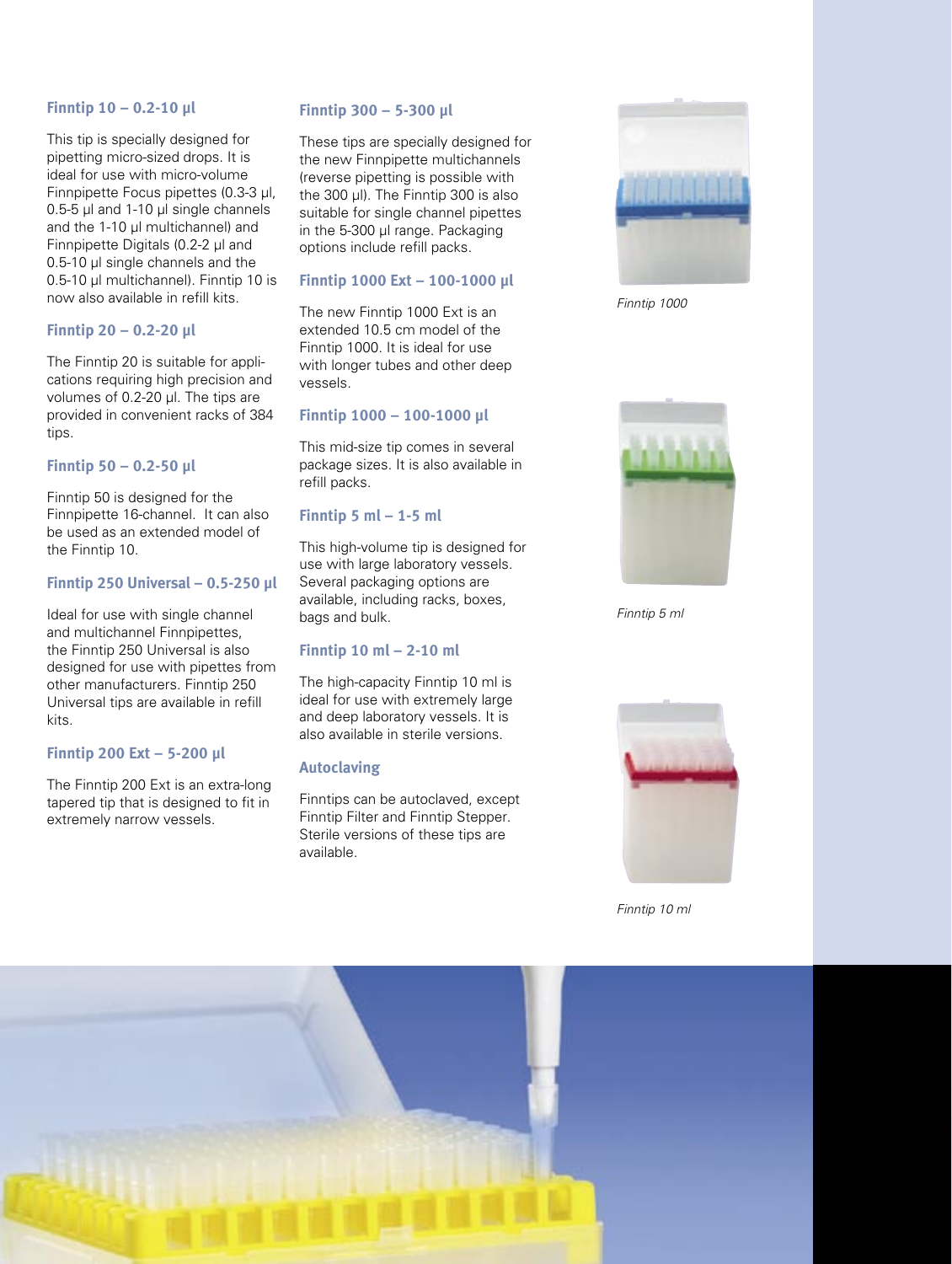# **Finntip® 250 Universal and Finntip 10 refill kits**

# **Refill Starter Kit**

This contains four racks of Finntips and one refill tower of 10 matrix plates. When the rack is empty, the empty matrix can be removed and a full matrix refill easily transferred from the tower to the rack. The racks can be re-used and therefore help to reduce waste, while the packaging for the refill kits is made of recyclable cardboard. Refill starter Kits are available for volume ranges of 250 µl and 10 µl.

#### **Refill Kit**

This contains two refill tower of 10 matrix plates each. Finntip 250 Universal can be used for a volume range of  $0.5 - 250$  µl whilst Finntip 10 can be used for  $0.2 - 10$  µl. Both are suitable for use with single and multi-channel pipettes. Finntips and racks can be autoclaved at 121°C for 20 minutes. Refill starter Kits are available for volumes ranges of 250 µl and 10 µl.

#### **Please note:**

The Finntip 10 matrix holds 192 tips and the Finntip 250 matrix holds 96 tips.





Finntip 10 refill kit. Finntip 250 refill kit.



Finntips are ideal for:

- Finnpipette Focus long tip cones
- Finnpipette Focus short tip cones
- Finnpipette Focus multichannels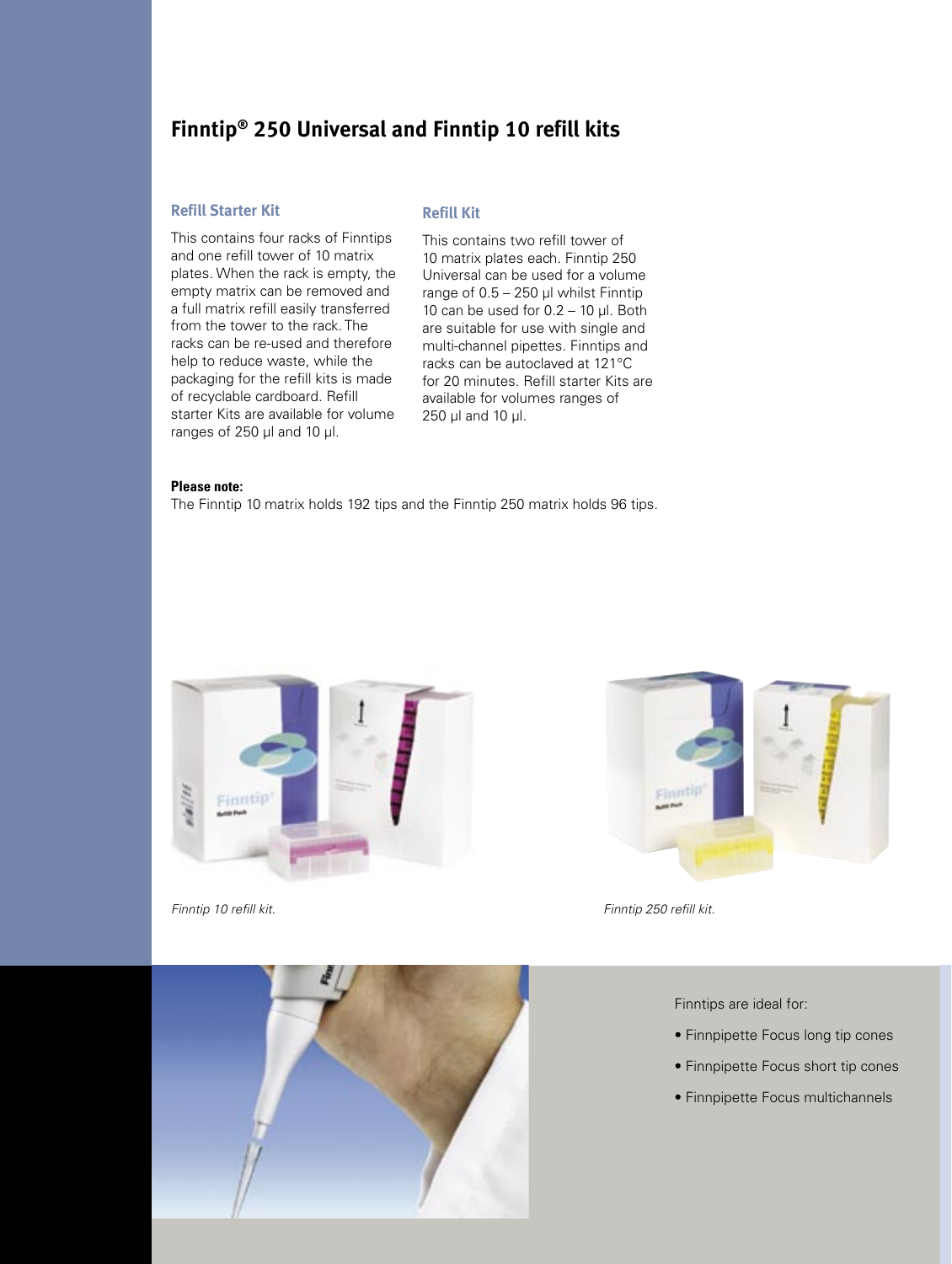# **Finntip® Filters**

# **Finntip Filter 0.2 µl-10 ml**

Finntip Filters are ideal for PCR and other amplification methods, or for any work where aerosol contamination might occur. They are designed for pipetting DNA/RNA solutions, infectious materials, labeled samples, and others. Finntip Filters cannot be autoclaved. For applications requiring absolute sterility, they are supplied in irradiated tip racks.

Convenient sizes are available

to fit 0.2 µl-10 ml Finnpipettes. Two new models have been introduced. Finntip Filter 50 µl is designed for Finnpipette 16-channel and Finntip Filter 20 µl is ideal for Finnpipette Digital 2-20 µl.

The tip filters are made of ultra-high molecular weight polyethylene, which is inert and non-sealing. This material is molded into a matrix to ensure effective particle entrapment.

#### **Autoclavable Finntip Filters**

The autoclavable Finntip Filters extend the use of filter tips significantly. Now it is possible to autoclave even pre-sterilized tips, this feature helps ensuring the success of the application.

In application that does not need sterile tips it is possible to gain financial savings by using non-sterile Finntip Filter autoclavable tips. If the application requires later autoclaving it is possible with Finntip Filter autoclavable tips.



# **Comparison of Finntip Filter and Standard Tip**

### **Special Features of Finntip Filters**



- Made of ultra-high molecu lar weight polyethylene
- Filtertips are optimized for use with Finnpipettes
- Fits most common pipette brands

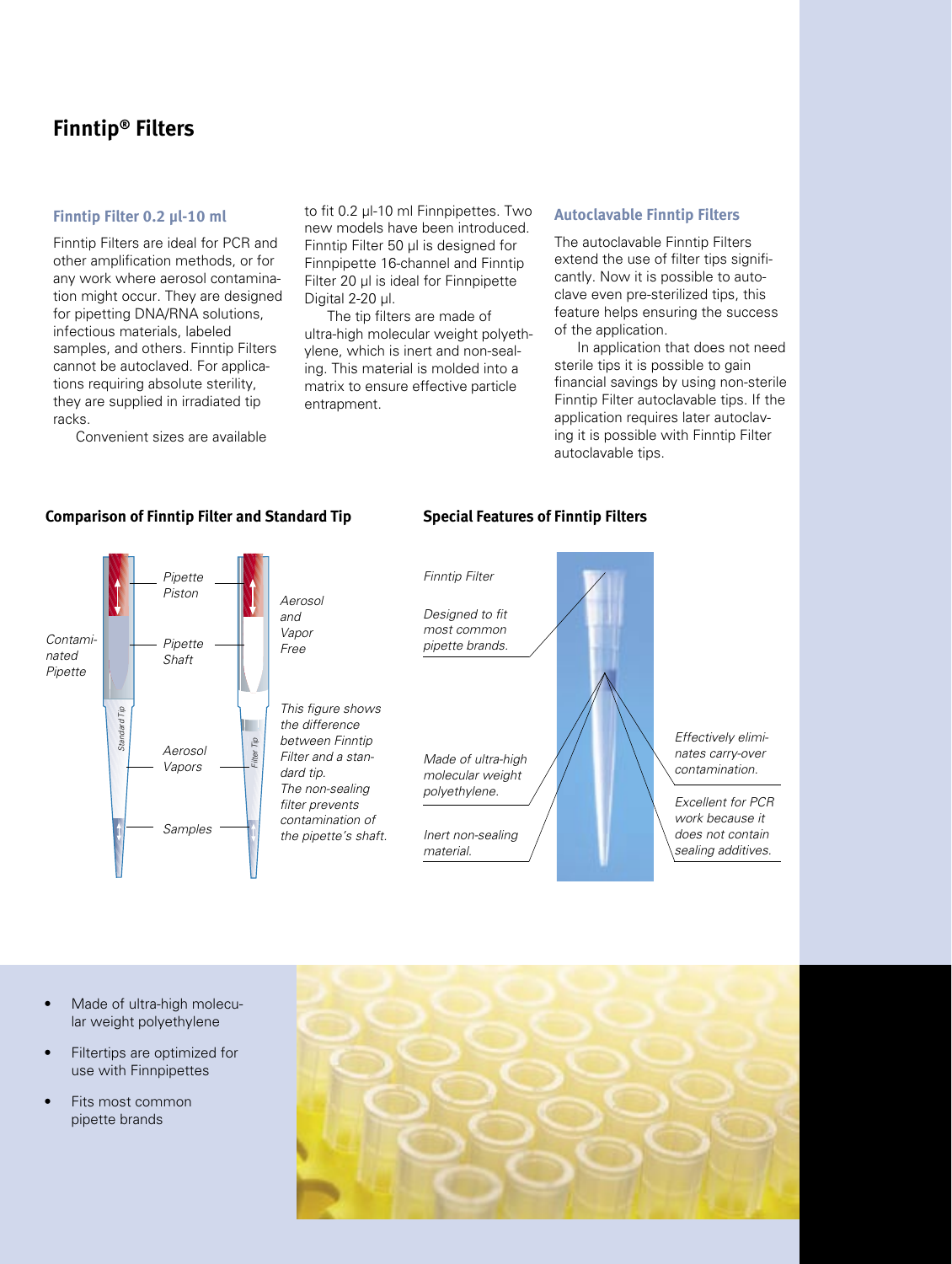# **Special Pipette Tips**

# **Finntip BioCon 10 µl, 250 µl and 1000 µl**

Designed for applications that demand the utmost in biological purity, individually packed Finntip BioCon tips are endotoxin-free, DNA-free, DNase-free and RNasefree. They are presterilized with gamma radiation, making them optimal for medical, pharmaceutical and food industries, PCR applications, as well as molecular biology and cell technology. Finntip BioCon tips are guaranteed to be free of biological compound contimination. A certificate of purity is provided with each box.

# **Finntip Multistepper – 1500 µl**

Specially designed for use with the Finnpipette Multistepper, this tip has a nominal volume of 1500 ul. and accommodates standard 9 mm microplate spacing. Finntip Multisteppers are also available in racks of 96 tips, and in sterile or non-sterile versions.

#### **Finntip Stepper – 10-5000 µl**

The Finntip Stepper is a plunger style tip for positive displacement pipetting. It is intended for use with the Finnpipette Stepper. Seven sizes are available in sterile or nonsterile (non-autoclavable) versions.

# **Finntip PDP – 0.5-25 µl and 20-200 µl**

Designed for use with the Finnpipette PDP, this tip is intended for positive displacement applications. The preassembled tip and plunger prevent air from entering the tip and eliminate aerosol contamination. Several packaging options are available, including autoclavable racks and bags of 960 tips.

### **Finntip Wide – 10-250 µl and 100-1000 µl**

With its wide orifice tip, the Finntip Wide is designed especially for pipetting fragile cell suspensions and macromolecules like genomic DNA. This tip reduces the mechanical shearing that causes cell fragmentation. It is excellent for use with extremely viscous liquids. Depending on the model, the inside diameter of the orifice is 1.1 mm or 1.8 mm. The Finntip Wide is available in racks, and in sterile and non-sterile versions.

# **Finntip materials and autoclavability**



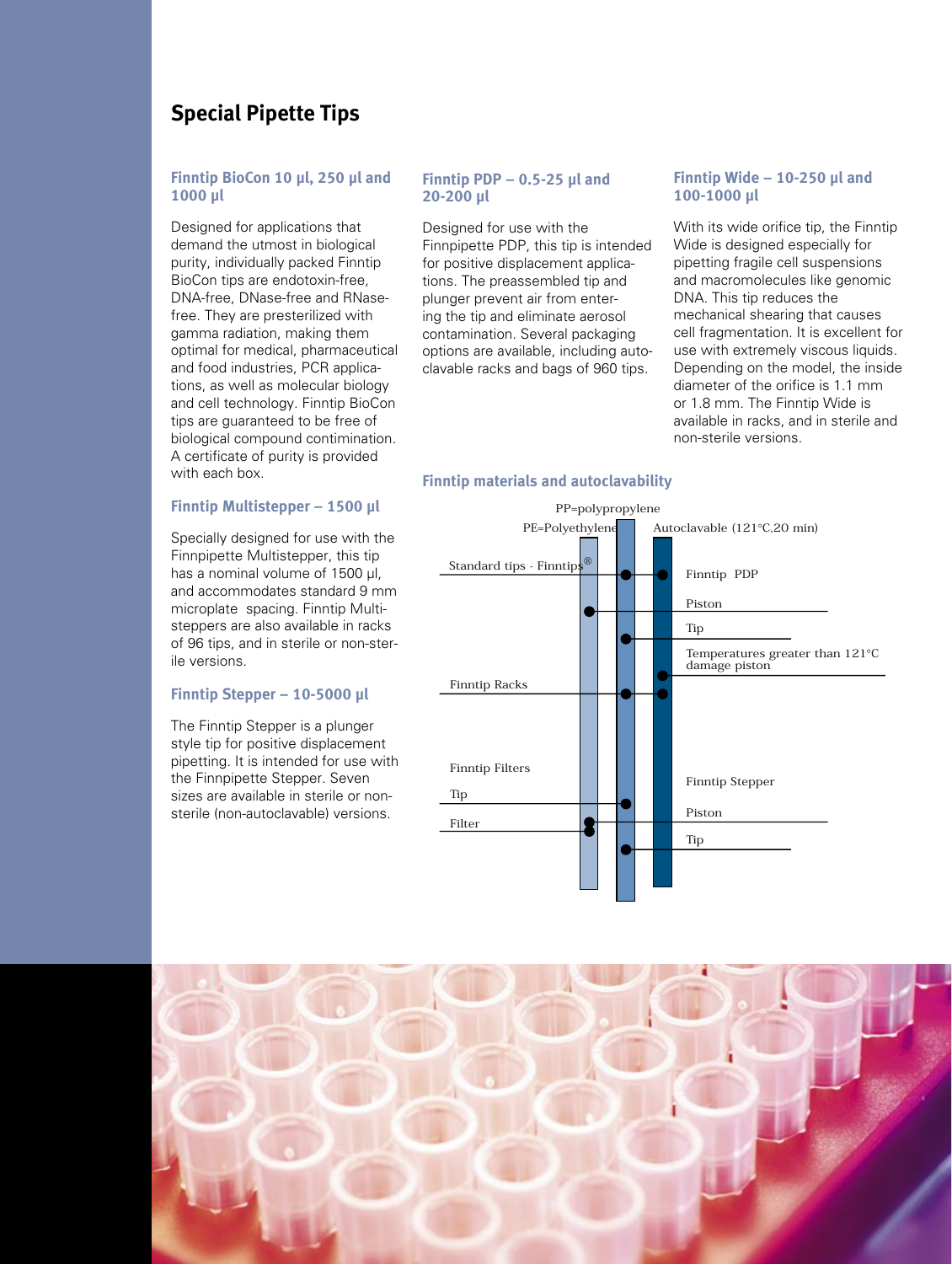# **Pipettes/Tip Compatibility Reference Guide**

|                                      | Finntip (sterile and non-sterile)<br><b>Finntip Filter (sterile)</b> |                           |                           |                           |                           |                           |                           |                           |             |                           |             |                              |             |                     |                           |            |                           |                           |                           |                           |                           |                           |                           |                           |             |                           |
|--------------------------------------|----------------------------------------------------------------------|---------------------------|---------------------------|---------------------------|---------------------------|---------------------------|---------------------------|---------------------------|-------------|---------------------------|-------------|------------------------------|-------------|---------------------|---------------------------|------------|---------------------------|---------------------------|---------------------------|---------------------------|---------------------------|---------------------------|---------------------------|---------------------------|-------------|---------------------------|
|                                      | 10                                                                   | 20                        | 50                        | 200<br>Ext                | 250<br>Univ               | 300                       | 300<br>Flex               | Ext                       |             |                           |             | 1000 1000 5 ml 10ml Micro 10 |             | 20<br>Univ Univ 384 | 20                        | 30<br>Univ | 50                        | 100<br>Ext                | 100<br>Univ Ext           | 200                       | 200<br>Univ               | 300                       | Ext                       |                           |             | 1000 1000 5 ml 10ml       |
| FP Novus 1 - 10 µl (4620 000)        | $\mathsf X$                                                          | $\boldsymbol{\mathsf{X}}$ | $\mathsf X$               |                           |                           |                           |                           |                           |             |                           |             | X                            |             |                     | X                         |            | $\mathsf X$               |                           |                           |                           |                           |                           |                           |                           |             |                           |
| FP Novus 1 - 10 µl (4620 010)        |                                                                      |                           |                           | $\mathsf X$               | $\mathsf X$               |                           |                           |                           |             |                           |             |                              | $\mathsf X$ | $\mathsf X$         |                           |            |                           |                           |                           |                           |                           |                           |                           |                           |             |                           |
| FP Novus 5 - 50 µl (4620 020)        |                                                                      |                           | X                         |                           |                           |                           |                           |                           |             |                           |             |                              |             |                     |                           |            | $\boldsymbol{\mathsf{X}}$ |                           |                           |                           |                           |                           |                           |                           |             |                           |
| FP Novus 5 - 50 µl (4620 030)        |                                                                      |                           |                           | $\mathsf X$               | $\mathsf X$               |                           |                           |                           |             |                           |             |                              |             |                     |                           |            |                           | $\boldsymbol{\mathsf{x}}$ | $\mathsf X$               |                           |                           |                           |                           |                           |             |                           |
| FP Novus 10 - 100 µl                 |                                                                      |                           |                           | $\mathsf X$               | $\mathsf X$               |                           |                           |                           |             |                           |             |                              |             |                     |                           |            |                           | $\mathsf X$               | $\mathsf X$               | $\boldsymbol{\mathsf{X}}$ | $\boldsymbol{\mathsf{X}}$ |                           |                           |                           |             |                           |
| FP Novus 30 - 300 µl                 |                                                                      |                           |                           |                           |                           | $\boldsymbol{\mathsf{X}}$ | X                         |                           |             |                           |             |                              |             |                     |                           |            |                           |                           |                           |                           |                           | X                         |                           |                           |             |                           |
| FP Novus 100 - 1000 µl               |                                                                      |                           |                           |                           |                           |                           |                           | $\boldsymbol{\mathsf{X}}$ | $\mathsf X$ |                           |             |                              |             |                     |                           |            |                           |                           |                           |                           |                           |                           | $\boldsymbol{\mathsf{X}}$ | $\boldsymbol{\mathsf{X}}$ |             |                           |
| FP Novus 0.5 - 5 ml                  |                                                                      |                           |                           |                           |                           |                           |                           |                           |             | $\mathsf X$               |             |                              |             |                     |                           |            |                           |                           |                           |                           |                           |                           |                           |                           | $\mathsf X$ |                           |
| FP Novus 1 - 10 ml                   |                                                                      |                           |                           |                           |                           |                           |                           |                           |             |                           | $\mathsf X$ |                              |             |                     |                           |            |                           |                           |                           |                           |                           |                           |                           |                           |             | $\mathsf X$               |
| FP Novus 8-ch 1 - 10 µl              | $\boldsymbol{\times}$                                                | $\boldsymbol{\mathsf{X}}$ | $\mathsf X$               |                           |                           |                           |                           |                           |             |                           |             |                              | $\mathsf X$ | X                   | $\boldsymbol{\mathsf{x}}$ |            |                           |                           |                           |                           |                           |                           |                           |                           |             |                           |
| FP Novus 12-ch 1 - 10 µl             | $\mathsf X$                                                          | $\mathsf X$               | X                         |                           |                           |                           |                           |                           |             |                           |             |                              | $\mathsf X$ | X                   | X                         |            |                           |                           |                           |                           |                           |                           |                           |                           |             |                           |
| FP Novus 8-ch 5 - 50 µl              |                                                                      |                           |                           |                           |                           |                           |                           |                           |             |                           |             |                              |             |                     |                           |            |                           |                           |                           |                           |                           |                           |                           |                           |             |                           |
| FP Novus 12-ch 5 - 50 µl             |                                                                      |                           |                           | $\mathsf X$               | $\mathsf X$               |                           |                           |                           |             |                           |             |                              |             |                     |                           |            |                           |                           |                           |                           |                           |                           |                           |                           |             |                           |
| FP Novus 8-ch 30 - 300 µl            |                                                                      |                           |                           | $\boldsymbol{\mathsf{X}}$ | $\mathsf X$               |                           |                           |                           |             |                           |             |                              |             |                     |                           |            |                           |                           |                           |                           |                           |                           |                           |                           |             |                           |
| FP Novus 12-ch 30 - 300 µl           |                                                                      |                           |                           |                           |                           | X                         | $\boldsymbol{\mathsf{x}}$ |                           |             |                           |             |                              |             |                     |                           |            |                           |                           |                           |                           |                           | $\boldsymbol{\mathsf{X}}$ |                           |                           |             |                           |
|                                      |                                                                      |                           |                           |                           |                           | $\boldsymbol{\times}$     | $\boldsymbol{\mathsf{X}}$ |                           |             |                           |             |                              |             |                     |                           |            |                           |                           |                           |                           |                           | $\boldsymbol{\mathsf{X}}$ |                           |                           |             |                           |
| FP Novus 16-ch5 - 50 µl              |                                                                      |                           | $\boldsymbol{\mathsf{x}}$ |                           |                           |                           |                           |                           |             |                           |             |                              |             |                     |                           |            | $\boldsymbol{\mathsf{x}}$ |                           |                           |                           |                           |                           |                           |                           |             |                           |
| FP Focus* 0.3 - 3 µl                 | $\mathsf X$                                                          |                           |                           |                           |                           |                           |                           |                           |             |                           |             | $\boldsymbol{\mathsf{X}}$    |             |                     |                           |            |                           |                           |                           |                           |                           |                           |                           |                           |             |                           |
| FP Focus* 0.5 - 5 µl                 | $\mathsf X$                                                          | $\mathsf X$               | $\mathsf X$               |                           |                           |                           |                           |                           |             |                           |             | $\boldsymbol{\mathsf{X}}$    |             |                     | X                         |            | $\mathsf X$               |                           |                           |                           |                           |                           |                           |                           |             |                           |
| FP Focus* 1 - 10 µl micro            | $\mathsf X$                                                          | $\mathsf X$               | X                         |                           |                           |                           |                           |                           |             |                           |             | $\mathsf X$                  |             |                     | X                         |            | X                         |                           |                           |                           |                           |                           |                           |                           |             |                           |
| FP Focus* 1 - 10 µl Univ.            |                                                                      |                           |                           | $\mathsf X$               | $\mathsf X$               |                           |                           |                           |             |                           |             |                              | $\mathsf X$ | X                   |                           |            |                           |                           |                           |                           |                           |                           |                           |                           |             |                           |
| FP Focus* 3 - 30 µl micro            |                                                                      | $\mathsf X$               | $\mathsf X$               |                           |                           |                           |                           |                           |             |                           |             |                              |             |                     | $\mathsf X$               |            | $\boldsymbol{\mathsf{X}}$ |                           |                           |                           |                           |                           |                           |                           |             |                           |
| FP Focus* 3 - 30 µl Univ.            |                                                                      |                           |                           | $\mathsf X$               | $\mathsf X$               |                           |                           |                           |             |                           |             |                              |             |                     |                           | X          |                           |                           |                           |                           |                           |                           |                           |                           |             |                           |
| FP Focus* 5 - 50 µl micro            |                                                                      |                           | X                         |                           |                           |                           |                           |                           |             |                           |             |                              |             |                     |                           |            | $\mathsf X$               |                           |                           |                           |                           |                           |                           |                           |             |                           |
| FP Focus* 5 - 50 µl Univ.            |                                                                      |                           |                           | $\mathsf X$               | $\mathsf X$               | X                         | X                         |                           |             |                           |             |                              |             |                     |                           |            |                           | $\mathsf X$               | $\mathsf X$               |                           |                           | $\mathsf X$               |                           |                           |             |                           |
| FP Focus* 10 - 100 µl                |                                                                      |                           |                           | $\mathsf X$               | $\mathsf X$               | $\boldsymbol{\mathsf{X}}$ | X                         |                           |             |                           |             |                              |             |                     |                           |            |                           | X                         | $\mathsf X$               |                           |                           | $\boldsymbol{\mathsf{X}}$ |                           |                           |             |                           |
| FP Focus* 30 - 300 µl                |                                                                      |                           |                           |                           |                           | $\boldsymbol{\mathsf{X}}$ | $\boldsymbol{\mathsf{X}}$ |                           |             |                           |             |                              |             |                     |                           |            |                           |                           |                           |                           |                           | X                         |                           |                           |             |                           |
| FP Focus* 100 - 1000 µl              |                                                                      |                           |                           |                           |                           |                           |                           | $\mathsf X$               | $\mathsf X$ |                           |             |                              |             |                     |                           |            |                           |                           |                           |                           |                           |                           | $\mathsf X$               | $\boldsymbol{\mathsf{X}}$ |             |                           |
| FP Focus* 0.5 - 5 ml                 |                                                                      |                           |                           |                           |                           |                           |                           |                           |             | $\boldsymbol{\times}$     |             |                              |             |                     |                           |            |                           |                           |                           |                           |                           |                           |                           |                           | $\mathsf X$ |                           |
| FP Focus* 1 - 10 ml                  |                                                                      |                           |                           |                           |                           |                           |                           |                           |             |                           | $\mathsf X$ |                              |             |                     |                           |            |                           |                           |                           |                           |                           |                           |                           |                           |             | $\boldsymbol{\mathsf{X}}$ |
| FP Focus* 8-ch 1 - 10 µl             | $\boldsymbol{\mathsf{X}}$                                            | $\mathsf X$               | $\boldsymbol{\mathsf{x}}$ |                           |                           |                           |                           |                           |             |                           |             | $\boldsymbol{\mathsf{x}}$    |             |                     |                           |            |                           |                           |                           |                           |                           |                           |                           |                           |             |                           |
| FP Focus* 12-ch 1 - 10 µl            | $\mathsf X$                                                          | $\boldsymbol{\mathsf{X}}$ | X                         |                           |                           |                           |                           |                           |             |                           |             | $\boldsymbol{\mathsf{X}}$    |             |                     |                           |            |                           |                           |                           |                           |                           |                           |                           |                           |             |                           |
| FP Focus* 8-ch 5 - 50 µl             |                                                                      |                           |                           | $\mathsf X$               | $\mathsf X$               |                           |                           |                           |             |                           |             |                              |             |                     |                           |            |                           | $\mathsf X$               | $\mathsf X$               |                           |                           |                           |                           |                           |             |                           |
| FP Focus* 12-ch 5 - 50 µl            |                                                                      |                           |                           | $\boldsymbol{\mathsf{x}}$ | $\mathsf X$               |                           |                           |                           |             |                           |             |                              |             |                     |                           |            |                           | $\mathsf X$               | $\mathsf X$               |                           |                           |                           |                           |                           |             |                           |
| FP Focus* 8-ch 30 - 300 µl           |                                                                      |                           |                           | $\mathsf X$               | $\mathsf X$               | $\mathsf X$               | $\boldsymbol{\mathsf{X}}$ |                           |             |                           |             |                              |             |                     |                           |            |                           | $\mathsf X$               | $\mathsf X$               | $\boldsymbol{\mathsf{X}}$ | $\mathsf X$               | $\boldsymbol{\mathsf{X}}$ |                           |                           |             |                           |
| FP Focus* 12-ch 30 - 300 µl          |                                                                      |                           |                           | $\mathsf X$               | $\mathsf X$               | $\boldsymbol{\mathsf{X}}$ | $\boldsymbol{\mathsf{x}}$ |                           |             |                           |             |                              |             |                     |                           |            |                           | X                         | $\mathsf X$               | X                         | X                         | $\boldsymbol{\mathsf{X}}$ |                           |                           |             |                           |
| FP Focus* 16-ch 5 - 50 µl            |                                                                      | $\mathsf X$               | $\boldsymbol{\mathsf{x}}$ |                           |                           |                           |                           |                           |             |                           |             |                              |             |                     | X                         |            | $\boldsymbol{\mathsf{x}}$ |                           |                           |                           |                           |                           |                           |                           |             |                           |
| FP Digital $0.2 - 2$ µl              | $\boldsymbol{\mathsf{X}}$                                            | $\mathsf X$               | $\mathsf X$               |                           |                           |                           |                           |                           |             |                           |             | $\boldsymbol{\mathsf{x}}$    |             |                     |                           |            |                           |                           |                           |                           |                           |                           |                           |                           |             |                           |
| FP Digital 0.5 - 10 µl<br>(4500010)  | $\boldsymbol{\mathsf{X}}$                                            | $\mathsf X$               | X                         |                           |                           |                           |                           |                           |             |                           |             | $\boldsymbol{\mathsf{X}}$    |             |                     |                           |            |                           |                           |                           |                           |                           |                           |                           |                           |             |                           |
| FP Digital 0.5 - 10 µl<br>(4500 020) |                                                                      |                           |                           | $\mathsf X$               | $\mathsf X$               |                           |                           |                           |             |                           |             |                              | $\mathsf X$ | X                   |                           |            |                           |                           |                           |                           |                           |                           |                           |                           |             |                           |
| FP Digital 2 - 20 µl                 |                                                                      |                           |                           | $\mathsf X$               | $\mathsf X$               |                           |                           |                           |             |                           |             |                              | $\mathsf X$ | X                   |                           |            |                           |                           |                           |                           |                           |                           |                           |                           |             |                           |
| FP Digital 5 - 50 µl                 |                                                                      |                           |                           | $\mathsf X$               | $\boldsymbol{\mathsf{X}}$ |                           |                           |                           |             |                           |             |                              |             |                     |                           |            |                           | $\boldsymbol{\mathsf{x}}$ | $\mathsf X$               | $\boldsymbol{\times}$     | $\boldsymbol{\mathsf{X}}$ | $\mathsf X$               |                           |                           |             |                           |
| FP Digital 10 - 100 µl               |                                                                      |                           |                           | $\mathsf X$               | $\mathsf X$               | $\mathsf X$               | $\mathsf X$               |                           |             |                           |             |                              |             |                     |                           |            |                           | $\boldsymbol{\mathsf{X}}$ | $\mathsf X$               |                           |                           | $\mathsf X$               |                           |                           |             |                           |
| FP Digital 20 - 200 µl               |                                                                      |                           |                           | X                         | $\mathsf X$               | X                         | $\mathsf X$               |                           |             |                           |             |                              |             |                     |                           |            |                           |                           |                           | $\boldsymbol{\mathsf{X}}$ | X                         | $\boldsymbol{\mathsf{X}}$ |                           |                           |             |                           |
| FP Digital 100 - 1000 µl             |                                                                      |                           |                           |                           |                           |                           |                           | $\mathsf X$               | $\mathsf X$ |                           |             |                              |             |                     |                           |            |                           |                           |                           |                           |                           |                           | $\boldsymbol{\mathsf{X}}$ | $\mathsf X$               |             |                           |
| FP Digital 200 - 1000 µl             |                                                                      |                           |                           |                           |                           |                           |                           | $\mathsf X$               | $\mathsf X$ |                           |             |                              |             |                     |                           |            |                           |                           |                           |                           |                           |                           | $\mathsf X$               | $\mathsf X$               |             |                           |
| FP Digital 1 - 5 ml                  |                                                                      |                           |                           |                           |                           |                           |                           |                           |             | $\boldsymbol{\mathsf{x}}$ |             |                              |             |                     |                           |            |                           |                           |                           |                           |                           |                           |                           |                           | $\mathsf X$ |                           |
| FP Digital 2 - 10 ml                 |                                                                      |                           |                           |                           |                           |                           |                           |                           |             |                           | $\mathsf X$ |                              |             |                     |                           |            |                           |                           |                           |                           |                           |                           |                           |                           |             | $\mathsf X$               |
| FP Digital 8-ch 0.5 - 10 µl          | $\mathsf X$                                                          | $\mathsf X$               | $\boldsymbol{\mathsf{x}}$ |                           |                           |                           |                           |                           |             |                           |             | $\mathsf X$                  |             |                     |                           |            |                           |                           |                           |                           |                           |                           |                           |                           |             |                           |
| FP Digital 12-ch 0.5 - 10 µl         | $\mathsf X$                                                          | $\mathsf X$               | $\boldsymbol{\mathsf{X}}$ |                           |                           |                           |                           |                           |             |                           |             | $\mathsf X$                  |             |                     |                           |            |                           |                           |                           |                           |                           |                           |                           |                           |             |                           |
| FP Digital 8-ch 5 - 50 µl            |                                                                      |                           |                           | $\mathsf X$               | $\boldsymbol{\mathsf{X}}$ |                           |                           |                           |             |                           |             |                              |             |                     |                           |            |                           | $\mathsf X$               | $\mathsf X$               |                           |                           |                           |                           |                           |             |                           |
| FP Digital 12-ch 5 - 50 µl           |                                                                      |                           |                           | $\mathsf X$               | $\mathsf X$               |                           |                           |                           |             |                           |             |                              |             |                     |                           |            |                           | $\mathsf X$               | $\mathsf X$               |                           |                           |                           |                           |                           |             |                           |
| FP Digital 8-ch 50 - 300 µl          |                                                                      |                           |                           | $\mathsf X$               | $\mathsf X$               | $\mathsf X$               | $\mathsf X$               |                           |             |                           |             |                              |             |                     |                           |            |                           | $\mathsf X$               | $\mathsf X$               | $\mathsf X$               | $\mathsf X$               | $\mathsf X$               |                           |                           |             |                           |
| FP Digital 12-ch 50 - 300 µl         |                                                                      |                           |                           | $\mathsf X$               | $\boldsymbol{\mathsf{X}}$ | X                         | X                         |                           |             |                           |             |                              |             |                     |                           |            |                           | $\mathsf X$               | $\boldsymbol{\mathsf{X}}$ | $\mathsf X$               | $\mathsf X$               | $\mathsf X$               |                           |                           |             |                           |
| FP Digital 16-ch 5 - 50 µl           |                                                                      | $\boldsymbol{\mathsf{x}}$ | $\mathsf X$               |                           |                           |                           |                           |                           |             |                           |             |                              |             |                     | $\mathsf X$               |            | $\boldsymbol{\mathsf{X}}$ |                           |                           |                           |                           |                           |                           |                           |             |                           |
| $*$ Long and short models            |                                                                      |                           |                           |                           |                           |                           |                           |                           |             |                           |             |                              |             |                     |                           |            |                           |                           |                           |                           |                           |                           |                           |                           |             |                           |

\* Long and short models

FP = Finnpipette ch = channel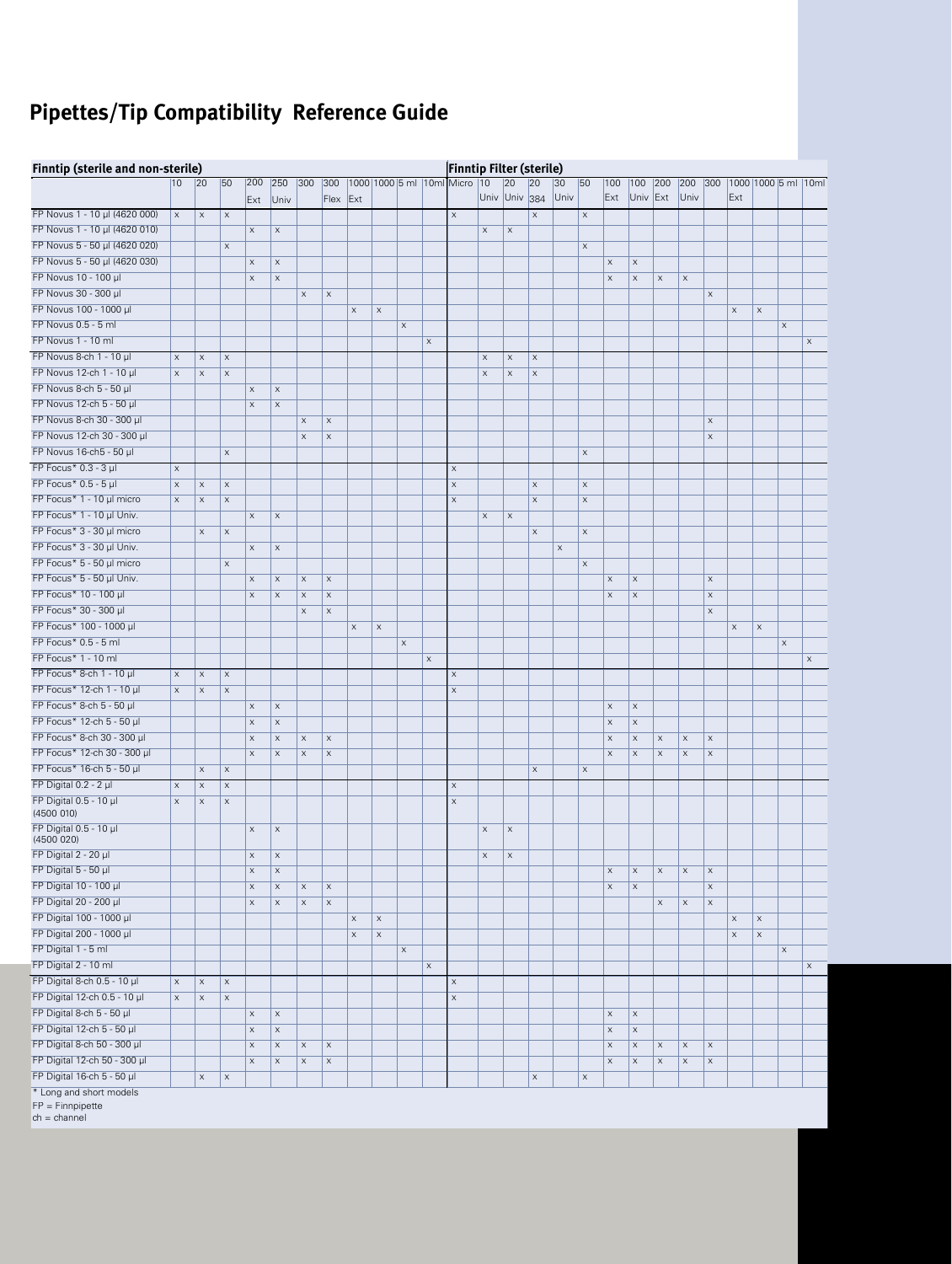# **Ordering Information**

# **Finntip 10**

| Cat. no.            | <b>Description</b>               | Quantity                        |
|---------------------|----------------------------------|---------------------------------|
| 9400 310            | Finntip 10                       | 1000/bag                        |
| 9400 300            | Finntip 10                       | 10x96/rack                      |
| 9400 303            | Finntip 10 sterile               | 10x96/rack                      |
| 9400 326            | Finntip 10 refill<br>starter kit | $4x192/rack +$<br>10x192/refill |
| 9400 327            | Finntip 10 refill kit            | 20x192/refill                   |
| Color code:<br>Pink | Length: 3.2 cm                   |                                 |

# **Finntip 20**

| Cat. no.    | <b>Description</b> | Quantity    |  |
|-------------|--------------------|-------------|--|
| 9400 620    | Finntip 20         | 1000/bag    |  |
| 9400 610    | Finntip 20         | 10x384/rack |  |
| 9400 613    | Finntip 20 sterile | 10x384/rack |  |
| Color code: | Length: 3.3 cm     |             |  |
| Purple      |                    |             |  |

# **Finntip 50**

|  | Cat. no.                 | <b>Description</b> | Quantity    |
|--|--------------------------|--------------------|-------------|
|  | 9400 360                 | Finntip 50         | 1000/bag    |
|  | 9400 370                 | Finntip 50         | 10x384/rack |
|  | 9400 373                 | Finntip 50 sterile | 10x384/rack |
|  | Color code:<br>Turquoise | Length: 4.8 cm     |             |

# **Finntip 200 Ext**

| Cat. no.    | <b>Description</b>      | Quantity   |
|-------------|-------------------------|------------|
| 9400 100    | Finntip 200 Ext         | $400/b$ ox |
| 9400 130    | Finntip 200 Ext         | 10x96/rack |
| 9400 133    | Finntip 200 Ext sterile | 10x96/rack |
| Color code: | Length: 7.8 cm          |            |
| Orange      |                         |            |

# **Finntip 300 Flex**

| Cat. no.    | <b>Description</b>                     | Quantity                      |
|-------------|----------------------------------------|-------------------------------|
| 94060510    | Finntip 300 Flex                       | 10x96/rack                    |
| 94060513    | Finntip 300 Flex sterile               | 10x96/rack                    |
| 94060516    | Finntip 300 Flex refill<br>starter kit | $1x96/rack +$<br>20x96/refill |
| 94060517    | Finntip 300 Flex refill kit            | 20x96/refill                  |
| 94060520    | Finntip 300 Flex                       | 1000/bag                      |
| Color code: | Length: 6.0 cm                         |                               |
| Orange      |                                        |                               |
|             |                                        |                               |

# **Finntip 300**

| Cat. no.    | <b>Description</b>      | Quantity    |
|-------------|-------------------------|-------------|
| 9401 260    | Finntip 300             | 1000/bag    |
| 9401 240    | Finntip 300             | 20 000/bulk |
| 9401 250    | Finntip 300             | 10x96/rack  |
| 9401 253    | Finntip 300 sterile     | 10x96/rack  |
| 9401 255    | Finntip 300 refill pack | 10x192/pack |
| Color code: | Length: 5.2 cm          |             |
| Orange      |                         |             |
|             |                         |             |

# **Finntip 250 Universal**

| Cat. no.              | <b>Description</b>                          | Quantity                      |
|-----------------------|---------------------------------------------|-------------------------------|
| 9400 250              | Finntip 250 Universal                       | $500/b$ ox                    |
| 9400 230              | Finntip 250 Universal                       | 1000/bag                      |
| 9400 220              | Finntip 250 Universal                       | 20 000/bulk                   |
| 9400 260              | Finntip 250 Universal                       | 10x96/rack                    |
| 9400 263              | Finntip 250 Universal<br>sterile            | 10x96/rack                    |
| 9400 266              | Finntip 250 Universal<br>refill starter kit | $4x96/rack +$<br>10x96/refill |
| 9400 267              | Finntip 250 Universal<br>refill kit         | 20x96/refill                  |
| Color code:<br>Yellow | Length: 5.2 cm                              |                               |

### **Finntip 1000**

| <b>Description</b>       | Quantity    |
|--------------------------|-------------|
| Finntip 1000             | 1000/bag    |
| Finntip 1000             | 10 000/bulk |
| Finntip 1000             | $200/b$ ox  |
| Finntip 1000             | 10x96/rack  |
| Finntip 1000 sterile     | 10x96/rack  |
| Finntip 1000 refill pack | 5x192/pack  |
| Length: 7.1 cm           |             |
|                          |             |

| Finntip 1000 Ext |                     |                          |           |  |  |  |  |  |
|------------------|---------------------|--------------------------|-----------|--|--|--|--|--|
|                  | Cat.no.             | <b>Description</b>       | Quantity  |  |  |  |  |  |
|                  | 9401 410            | Finntip 1000 Ext         | 1000/bag  |  |  |  |  |  |
|                  | 9401 420            | Finntip 1000 Ext         | 5x96/rack |  |  |  |  |  |
|                  | 9401 423            | Finntip 1000 Ext sterile | 5x96/rack |  |  |  |  |  |
|                  | Color code:<br>Blue | Length: 10.5 cm          |           |  |  |  |  |  |

| Finntip 5 ml |             |                      |           |  |  |  |  |
|--------------|-------------|----------------------|-----------|--|--|--|--|
|              | Cat. no.    | <b>Description</b>   | Quantity  |  |  |  |  |
|              | 9402 050    | Finntip 5 ml         | $75/b$ ox |  |  |  |  |
|              | 9402 030    | Finntip 5 ml         | 500/bag   |  |  |  |  |
|              | 9402 010    | Finntip 5 ml         | 3000/bulk |  |  |  |  |
|              | 9402 070    | Finntip 5 ml         | 5x54/rack |  |  |  |  |
|              | 9402 073    | Finntip 5 ml sterile | 5x54/rack |  |  |  |  |
|              | Color code: | Length: 14.7 cm      |           |  |  |  |  |
|              | Green       |                      |           |  |  |  |  |

#### **Finntip 10 ml** ш **Cat. no. Description Quantity** 9402 150 Finntip 10 ml 40/box

| ノサソム エノソ           |                           | 40/100 <sub>W</sub> |
|--------------------|---------------------------|---------------------|
| 9402 151           | Finntip 10 ml             | 100/bag             |
| 9402 160           | Finntip 10 ml             | 5x24/rack           |
| 9402 163           | Finntip 10 ml sterile     | 5x24/rack           |
| Color code:<br>Red | Length: $15.0 \text{ cm}$ |                     |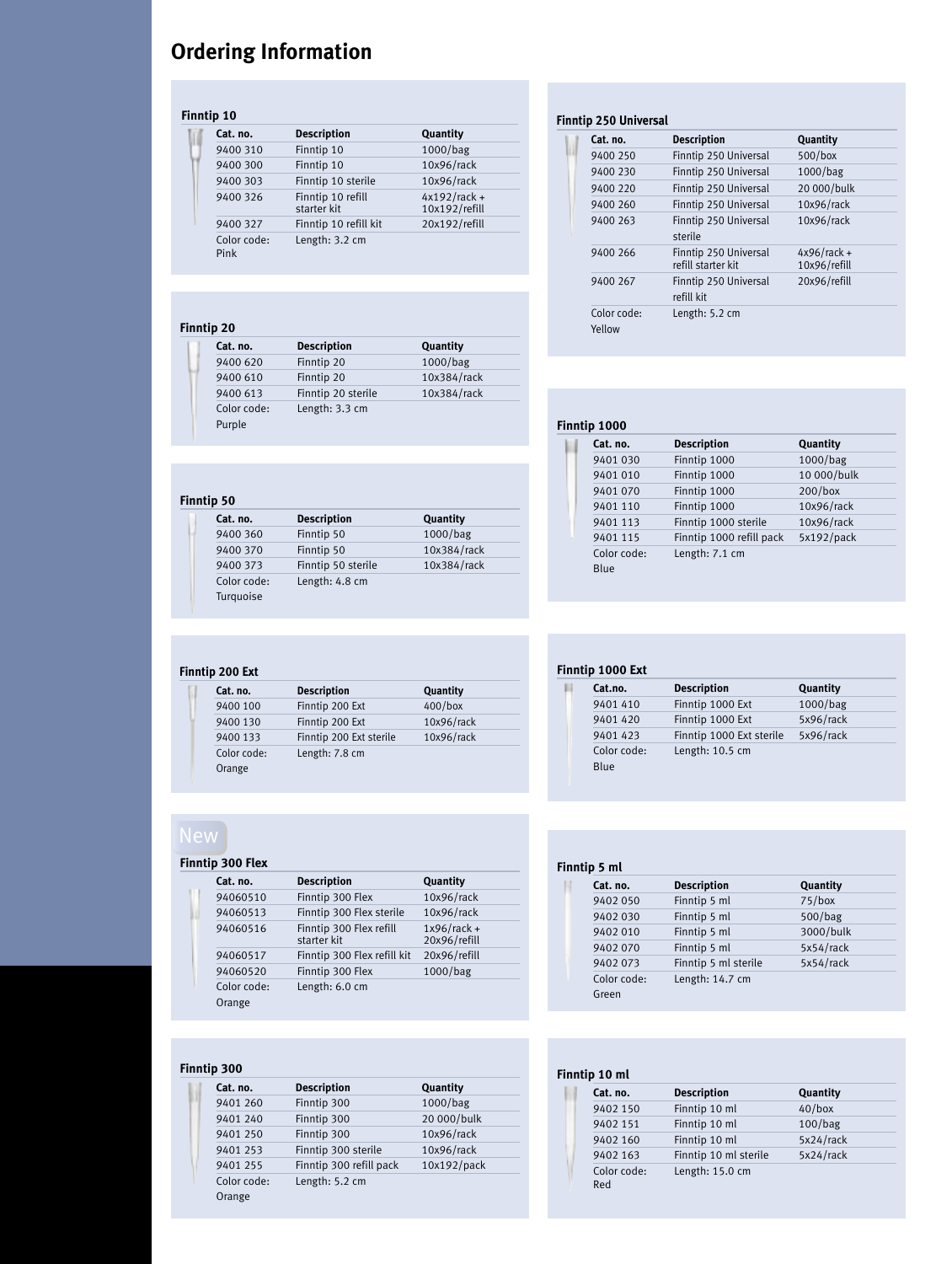### **Finntip Filter**

×

| Cat.no.   | Description                                  | Volume         | Quantity            |
|-----------|----------------------------------------------|----------------|---------------------|
| 94052 000 | <b>Finntip Filter</b><br>Micro sterile       | $0.2 - 10$ µl  | 10x96/rack          |
| 94052020  | Finntip Filter 384<br>20 µl sterile          | $0.5 - 20$ µl  | 10x384/rack         |
| 94052060  | <b>Finntip Filter</b><br>50 µl sterile       | $0.2 - 50$ µl  | 10x384/rack         |
| 94052 100 | <b>Finntip Filter</b><br>10 µl sterile       | $0.5 - 10$ µl  | 10x96/rack          |
| 94052 150 | <b>Finntip Filter</b><br>20 µl sterile       | $0.5 - 20$ µl  | 10x96/rack          |
| 94052160  | <b>Finntip Filter</b><br>30 µl sterile       | $0.3 - 30$ µl  | 10x96/rack          |
| 94052 200 | <b>Finntip Filter</b><br>100 µl sterile      | $0.5 - 100$ µl | 10x96/rack          |
| 94052310  | <b>Finntip Filter</b><br>100 µl Ext sterile  | 5-100 µl       | 10x96/rack          |
| 94052 300 | <b>Finntip Filter</b><br>200 µl sterile      | 0.5-200 µl     | 10x96/rack          |
| 94052320  | <b>Finntip Filter</b><br>200 µl Ext sterile  | 5-200 µl       | 10x96/rack          |
| 94052350  | <b>Finntip Filter</b><br>300 µl sterile      | 5-300 µl       | 10x96/rack          |
| 94052410  | <b>Finntip Filter</b><br>1000 µl sterile     | 100-1000 µl    | 10x96/rack          |
| 94052430  | <b>Finntip Filter</b><br>1000 µl Ext sterile | 100-1000 µl    | 5x96/rack           |
| 94052 550 | <b>Finntip Filter</b><br>5 ml sterile        | $1-5$ ml       | $5 \times 54$ /rack |
| 94052 600 | <b>Finntip Filter</b><br>10 ml sterile       | $2-10$ ml      | $5 \times 24$ /rack |

# **Finntip Filter Autoclavable**

| Cat.no.  | <b>Description</b>                          | Volume         | Quantity   |
|----------|---------------------------------------------|----------------|------------|
| 94055350 | Finntip Filter 100<br>autoclavable          | $0.5 - 100$ µl | 10x96/rack |
| 94055353 | Finntip Filter 100<br>Sterile autoclavable  | $0.5 - 100$ µl | 10x96/rack |
| 94055500 | Finntip Filter 300<br>autoclavable          | 5-300 µl       | 10x96/rack |
| 94055503 | Finntip Filter 300<br>Sterile autoclavable  | 5-300 µl       | 10x96/rack |
| 94055800 | Finntip Filter 1000<br>autoclavable         | 100-1000 µl    | 10x96/rack |
| 94055803 | Finntip Filter 1000<br>Sterile autoclavable | 100-1000 µl    | 10x96/rack |
|          |                                             |                |            |

| <b>Finntip BioCon</b> |           |                                 |                |            |  |  |
|-----------------------|-----------|---------------------------------|----------------|------------|--|--|
|                       | Cat. no.  | <b>Description</b>              | Volume         | Quantity   |  |  |
|                       | 94053 100 | Finntip BioCon 10               | $0.2 - 10$ µl  | $100/b$ ox |  |  |
|                       | 94053 200 | Finntip BioCon 250              | $0.5 - 250$ µl | $100/b$ ox |  |  |
|                       | 94053 300 | Finntip BioCon 1000 100-1000 µl |                | $50/b$ ox  |  |  |

#### **Convenient packaging**

A range of packaging options is available, including racks, bags, boxes and bulk. To reduce waste, convenient refill packs are available for Finntip racks.

#### **Finntip Multistepper**

Ħ

| . .         |                              |            |
|-------------|------------------------------|------------|
| Cat. no.    | <b>Description</b>           | Quantity   |
| 9401 300    | <b>Finntip Multistepper</b>  | $400/b$ ox |
| 9401 330    | <b>Finntip Multistepper</b>  | 10x96/rack |
| 9401 333    | Finntip Multistepper sterile | 10x96/rack |
| Color code: | Length: 8.5 cm               |            |
| Turquoise   |                              |            |

| Cat. no. | Volume               | <b>Dispensing volume</b>               | Quantity   |
|----------|----------------------|----------------------------------------|------------|
| 9404 170 | $0.5$ ml             | 10, 20, 30, 40, 50 µl                  | $100/b$ ox |
| 9404 173 | $0.5$ ml<br>sterile  | 10, 20, 30, 40, 50 µl                  | $50/b$ ox  |
| 9404 180 | $1.25$ ml            | 25, 50, 75, 100, 125 µl                | $100/b$ ox |
| 9404 183 | $1.25$ ml<br>sterile | 25, 50, 75, 100, 125 µl                | $50/b$ ox  |
| 9404 190 | $2.5$ ml             | 50, 100, 150, 200, 250 µl              | $100/b$ ox |
| 9404 193 | $2.5$ ml<br>sterile  | 50, 100, 150, 200, 250 µl              | $50/b$ ox  |
| 9404 200 | $5.0$ ml             | 100, 200, 300, 400, 500 µl             | $50/b$ ox  |
| 9404 203 | $5.0$ ml<br>sterile  | 100, 200, 300, 400, 500 µl             | $25/b$ ox  |
| 9404 210 | $12.5$ ml            | 250, 500, 750, 1000, 1250 µl           | $50/b$ ox  |
| 9404 213 | 12.5 ml<br>sterile   | 250, 500, 750, 1000, 1250 µl           | $25/b$ ox  |
| 9404 220 | $25$ ml              | 500, 1000, 1500, 2000, 2500 µl         | 20box      |
| 9404 223 | $25$ ml<br>sterile   | 500, 1000, 1500, 2000, 2500 µl         | $10/b$ ox  |
| 9404 230 | 50 ml                | 1000, 2000, 3000, 4000, 5000 µl 10/box |            |
| 9404 233 | 50 ml<br>sterile     | 1000, 2000, 3000, 4000, 5000 µl 10/box |            |

| Cat. no.                                                    | <b>Description</b> | Volume        | Quantity   |
|-------------------------------------------------------------|--------------------|---------------|------------|
| 9402 990                                                    | Finntip 25 PDP     | $0.5 - 25$ µl | 10x96/rack |
| 9403 070                                                    | Finntip 25 PDP     | $0.5 - 25$ µl | 960/bag    |
| 9403 000                                                    | Finntip 200 PDP    | 20-200 µl     | 10x96/rack |
| 9403 080                                                    | Finntip 200 PDP    | 20-200 µl     | 960/bag    |
| Color Code: Length: 3.7 cm / 4.9 cm<br>Light Blue/dark blue |                    |               |            |

#### **Finntip Wide Cat. no. Description Volume Quantity** 9405 020 Finntip 250 10-250 µl 1000/bag Wide 9405 030 Finntip 250 10-250 µl 22000/bulk Wide 9405 120 Finntip 250 10-250 µl 10x96/rack Wide 9405 123 Finntip 250 10-250 µl 10x96/rack Wide sterile 9405 050 Finntip 1000 100-1000 µl 400/bag Wide 9405 060 Finntip 1000 100-1000 µl 6500/bulk Wide 9405 160 Finntip 1000 100-1000 µl 10x96/rack Wide 9405 163 Finntip 1000 100-1000 µl 10x96/rack Wide sterile Color Code: Length: 5.3 cm / 7.2 cm White